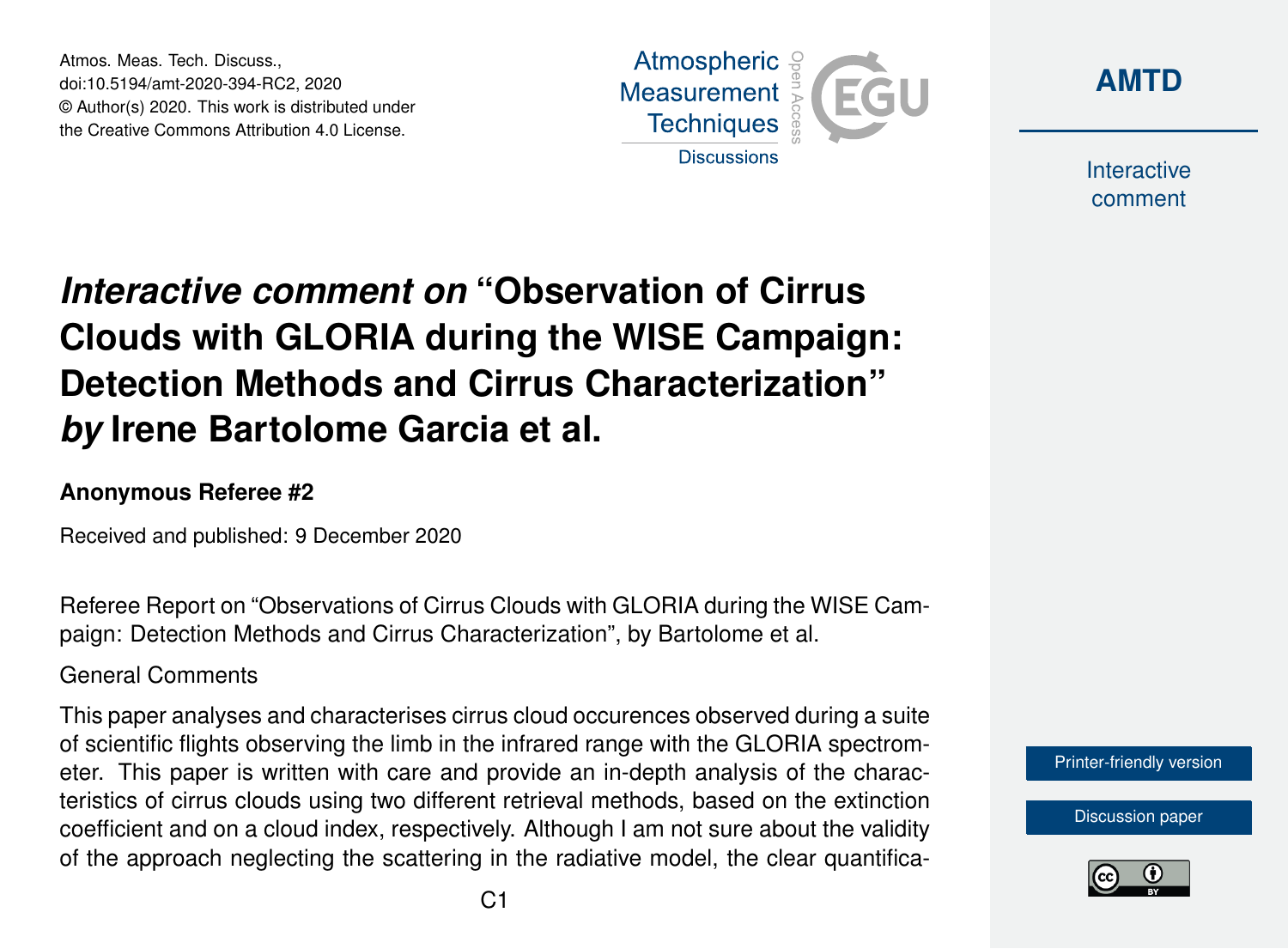tion of the expected biases is highly valuable and provides to the reader the necessary insight to make an own judgement.

Hence, I recommende the publication of this paper, after addressing minor issues.

Specific comments

L. 8, p.1: "cloud top bottom height": Do the authors mean: "cloud bottom height" ? Otherwise, what is the difference between "cloud top bottom height" and "vertical extent" ?

L. 9, p.1: What do the authors mean by "fraction of cirrus clouds" ? Is it an estimate of covered area referred to the global coverage ? Is it restricted to some altitude range with respect to the tropopause level ? Is there some time reference in terms of annual mean ? The estimate of 13 to 27 % is different from what is mentioned in L. 18, p.1: is it a number derived from the GLORIA measurements ?

L. 12, p.1: What do the authors mean by "unattached cirrus layers" ?

L. 17, p.1: Do the authors mean "one or banks of small white flakes" ?

L. 20, p.1: "due to the low temperature of their environment": I guess the scattering due to the presence of the cirrus is the main driver, and not the temperature: I guess an even cold, dry, cloud-free atmosphere is not equally absorbing than cirrus clouds in the same temperature conditions. Please clarify.

L. 21, p.1: "they influence the amount of solar radiative energy received": Is this statement not in contradiction with L. 19-20, p.1: "cirrus clouds are rather transparent to incoming solar radiation" ?

L. 21-22, p.2: "2% of stratospheric cirrus . . . 4-5% for MIPAS in middle latitudes": To which quantity do these percentages refer ? To the global cloud occurrence frequency ? on an annual basis ?

L. 35, p.2: What do the authors mean by "long light of sight" ?

**Interactive** comment

[Printer-friendly version](https://amt.copernicus.org/preprints/amt-2020-394/amt-2020-394-RC2-print.pdf)

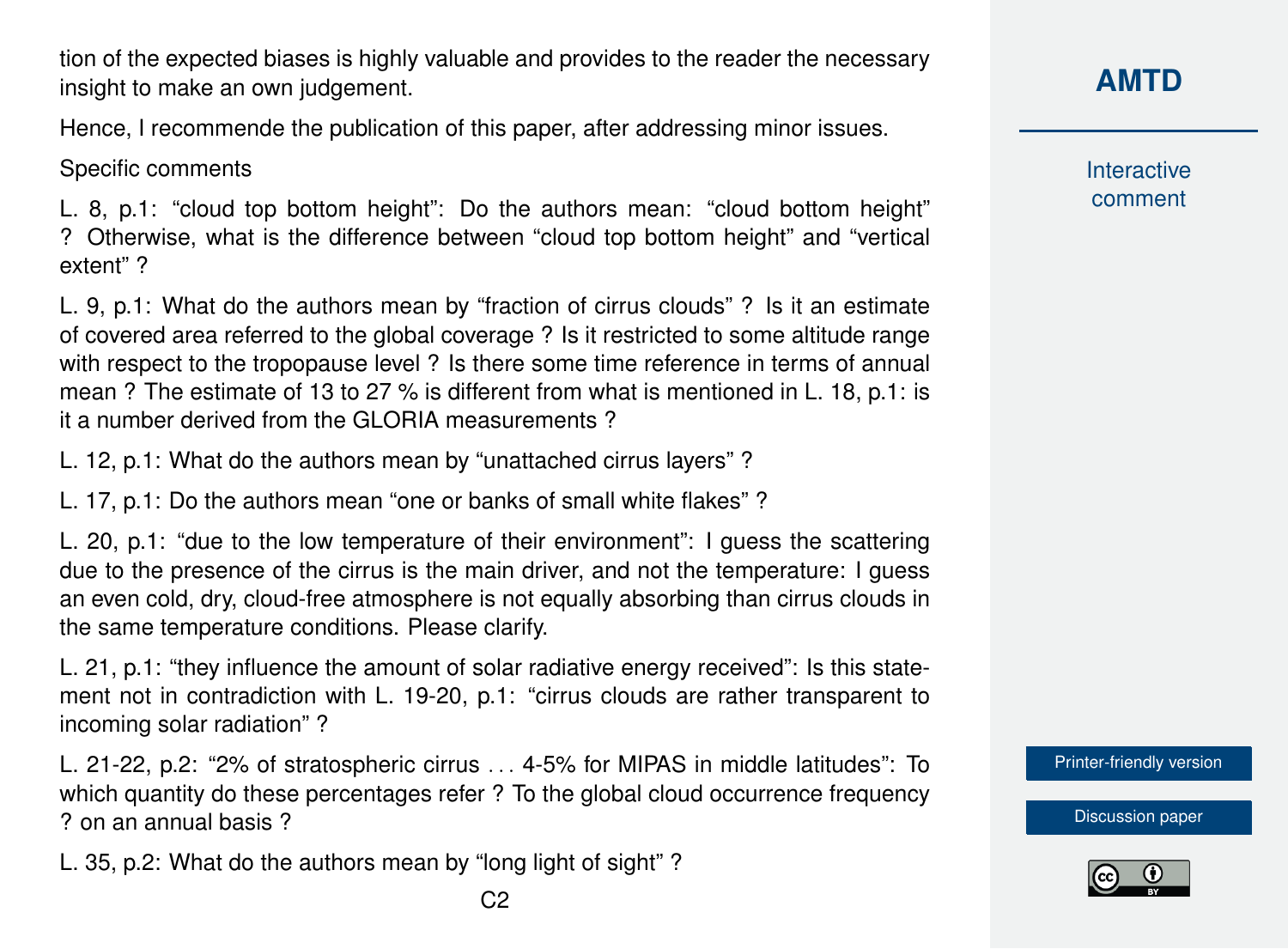L. 2, p.3: What do the authors mean by "nature of the cirrus" ? Do they mean the optically thin/thick or subvisible character, or the (microscopic) structure of the clouds, or something else ?

L. 14-20, p.3: There are some repetition of information provided in p.2. The authors might consider remove them.

L. 23, p.3: Except saving memory space, does such averaging present any advantage in better visualizing the vertical structure, by getting rid of the local variability ? Table 1, p.4: This table seems to provide properties of both detectors (Fourier-transform spectrometer and 2D detector). It might be important to specify which one is concerned by each property. For instance, are both instruments covering the same range 780- 1400 cm-1 ?

Figure 1: The choice of map does not render very well the location of land, and specifically of countries of importance, like Ireland and UK. Has the colour code (e.g. with all range of blue colours at the level of the sea and oceans) any importance for the present study ? If yes, the meaning of the colour code and a colour map should be provided. If not, I suggest to change the choice of map to make the information of importance (I guess: the geolocation) clearer and more visible.

L. 4-5, p.5: It seems useful to give some more insight into what static stability is, by giving some value of the static stability for extreme cases and/or by giving some equations that would also be useful to explicit the temperature dependence mentioned in l. 6, p.5. The quantity N should be defined. This paragraph indicates that the the static stability is an important parameter, but it is not clear why, and for which purpose the stability of the atmosphere has to be computed.

L. 10, p.5: If possible, I suggest to add some reference in English providing a description of JURASSIC2 for the more general readership of the journal.

L.10, p.5 - l.5, p.6: In view of the very scarse documentation provide about JURAS-

## **[AMTD](https://amt.copernicus.org/preprints/)**

**Interactive** comment

[Printer-friendly version](https://amt.copernicus.org/preprints/amt-2020-394/amt-2020-394-RC2-print.pdf)

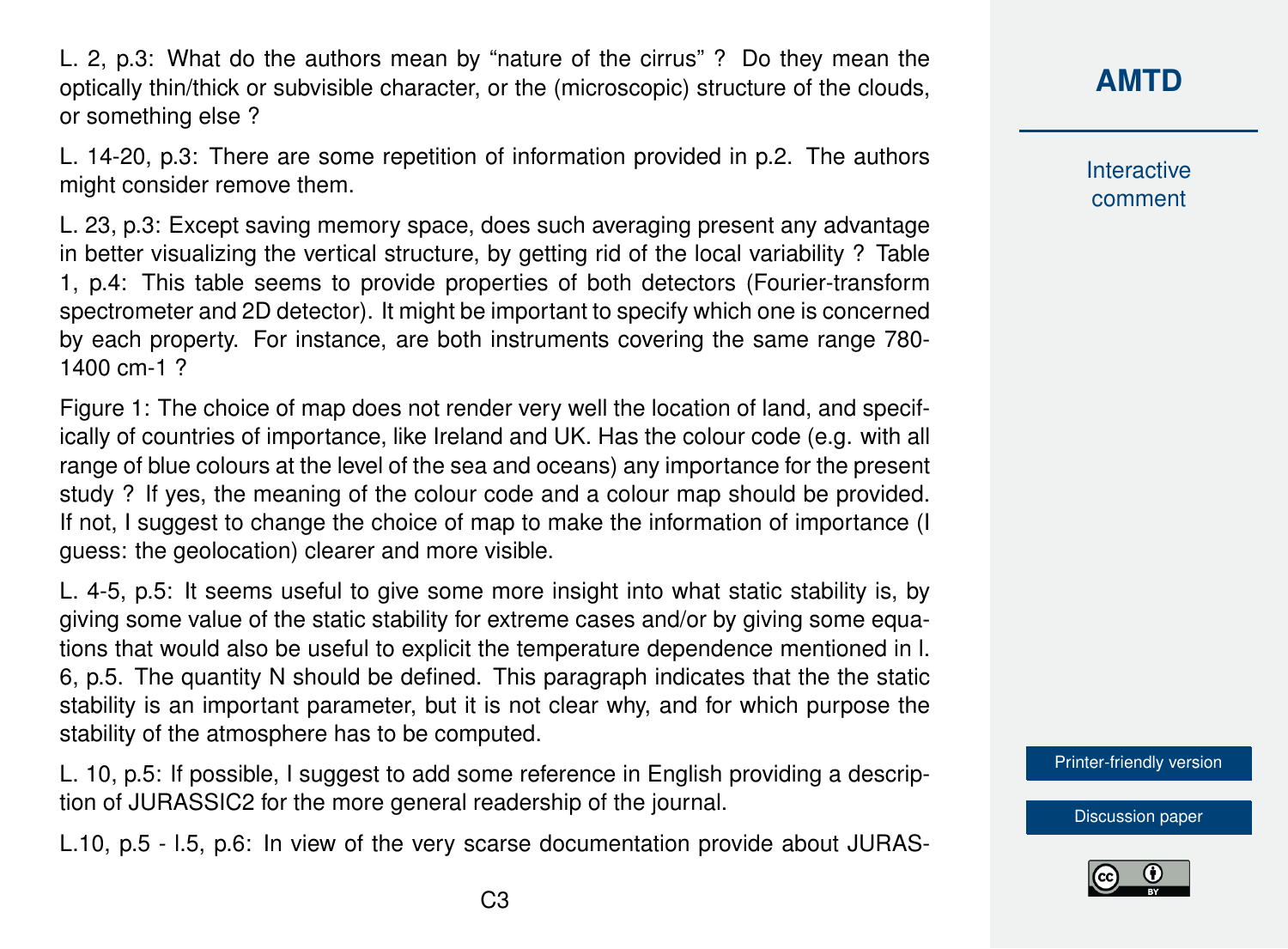SIC, I suggest to extend a little bit the description, and make it somewhat less cryptic. E.g., concerning the retrieval technique, what is the retrieved quantity, and from which quantity-ies ? If the inversion technique has some similarities with the one used for limb sounding measurements or any other techniques, this might be mentioned. A reference is needed about the Schwarzschild equation.

L. 11-12, p.6: What do the authors mean ? Cloud index and extinction coefficient are physical quantities, and not methods.

L. 16-17, p.7: "The difference (. . .) is 21%": please specify the metric used.

L. 12-19, p.7: From this paragraph, it appears that the present case is a rather unfavourable case with respect to the study by Höpfner and Emde (2005). From runs on test cases that are not described, a quite large difference is found between the retrieved extinction coefficient using no-scattering approximation, and the retrieved extinction coefficient using single scattering (which is a simplified case with respect to the actual multiple scattering case). In the no-scattering case, quite high values are found for the most extreme cases (P5 and P95). From all these data, it is difficult to convince (at least the non-expert) that a non-scattering approach is sufficient. The authors might provide the values of the difference at 2 x the standard deviation (P16 and P84) or interquartile values or another useful metric. They also should specify how the test cases were chosen (using different typical cirrus cloud configurations ? Was the distribution of the different kinds of situations representative for real atmospheric conditions at the considered latitude?). Finally, an important and more convincing argument would be to provide an estimate of the uncertainty on all target macrophysical quantities and on the detected cirrus cloud fraction, possibly in function of the latitude.

L. 27, p.7: What do the authors mean by "elevation angle offset" ? A reference to a paper about the instrument might be useful.

L. 1-2, p.8: Should this error of 125 m be added to GLORIA's 140 m-vertical resolution ? How does it affect GLORIA's ability to detected small-scale structures mentioned in **[AMTD](https://amt.copernicus.org/preprints/)**

**Interactive** comment

[Printer-friendly version](https://amt.copernicus.org/preprints/amt-2020-394/amt-2020-394-RC2-print.pdf)

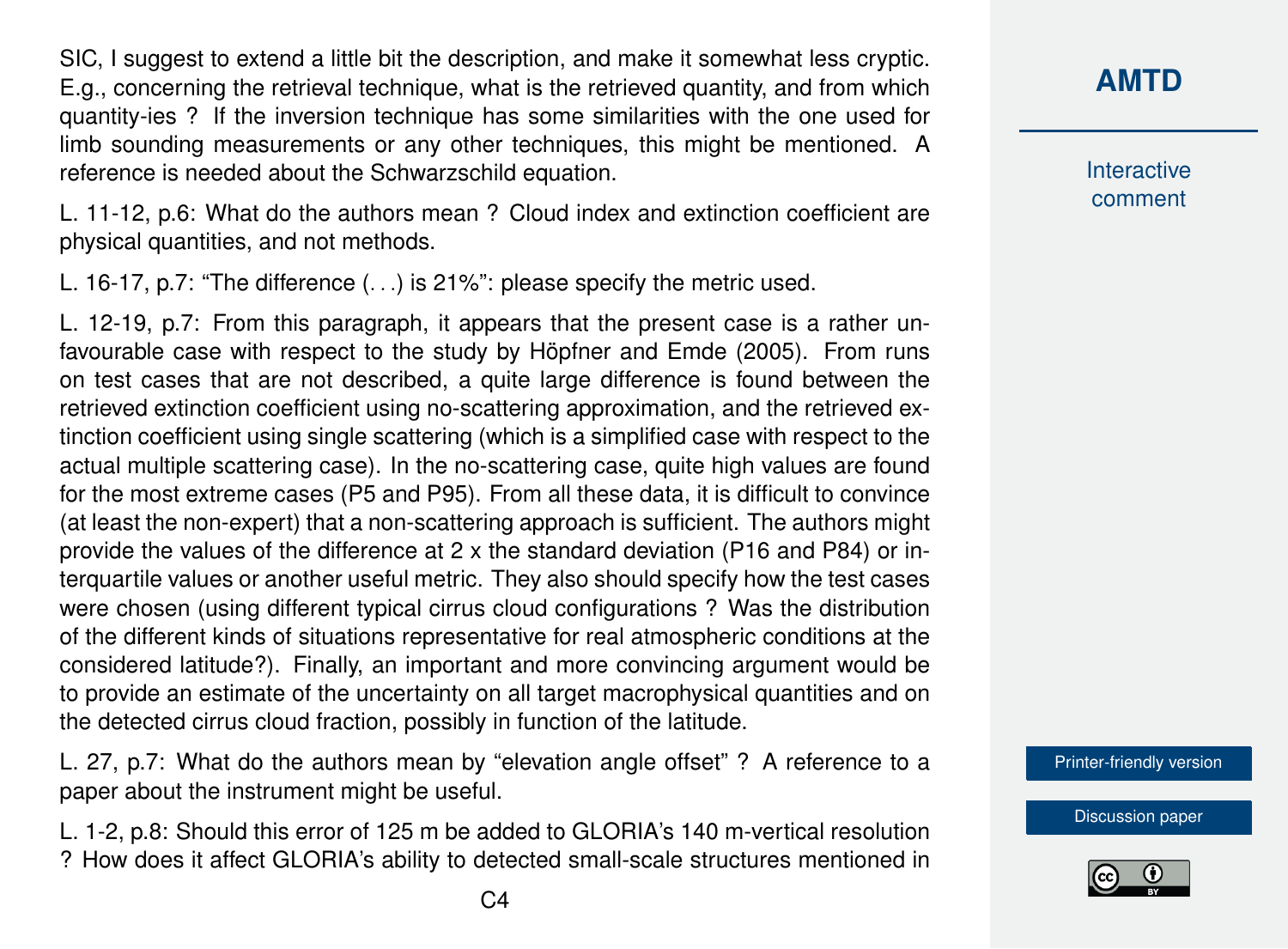§2.1 ? Caption Figure 3: "First filtering of optically thicker regions": Do the authors refer to the aerosol contributions ? It would be useful to specify.

L. 12-13, p.8: "Above the clouds": please specify the vertical range affected by this regularization effect. Which method is supposed to be affected by this problem ?

L. 18-19, p.8: A reference is needed for this choice of criteria for clear sky conditions. "CI always greater than 2": What do the authors mean by "always" ?

L. 18-20, p.8: In which extend is this pre-selection coarse ? Does it miss cloudy conditions, does it identify too much clear-sky conditions as cloudy ones, or randomly fails to distinguish clear-sky and cloudy conditions ?

Caption Figure 4: "Clear sky profiles of the vertical gradient (. . .)" looks strange. Wouldn't it be better to write "vertical gradient of the extinction coefficient in the case of clear sky conditions" ?

Figure 4: I guess the reason why the width of the scattering cloud is quite constant down to ∼8 km, and then rapidly increases with decreasing altitudes (linked afterward with the water vapour influence), is related to the presence of the tropopause level. The authors could usefully add some line representative for the tropopause level for the sake of clarity.

L. 23-24, p.8: Do the authors expect to miss many cirrus events by using this apparently very conservative criteria (following Fig. 4)? ' L. 28, p.8: PDF should be defined.

L. 30, p.8: Where is the value 2 x 10-4 km-1 coming from ? Figure 4 provides a value of ∼1.1 x 10-4 km.

L. 31-32, p.8: It would be useful that the authors provide here the estimates by Sembhi et al (2012) and bu Griessbach et al. (2020).

L. 32-34, p.8: Where are the estimates of the CI threshold and considerations about "low number of count shifts" coming from ?

# **[AMTD](https://amt.copernicus.org/preprints/)**

**Interactive** comment

[Printer-friendly version](https://amt.copernicus.org/preprints/amt-2020-394/amt-2020-394-RC2-print.pdf)

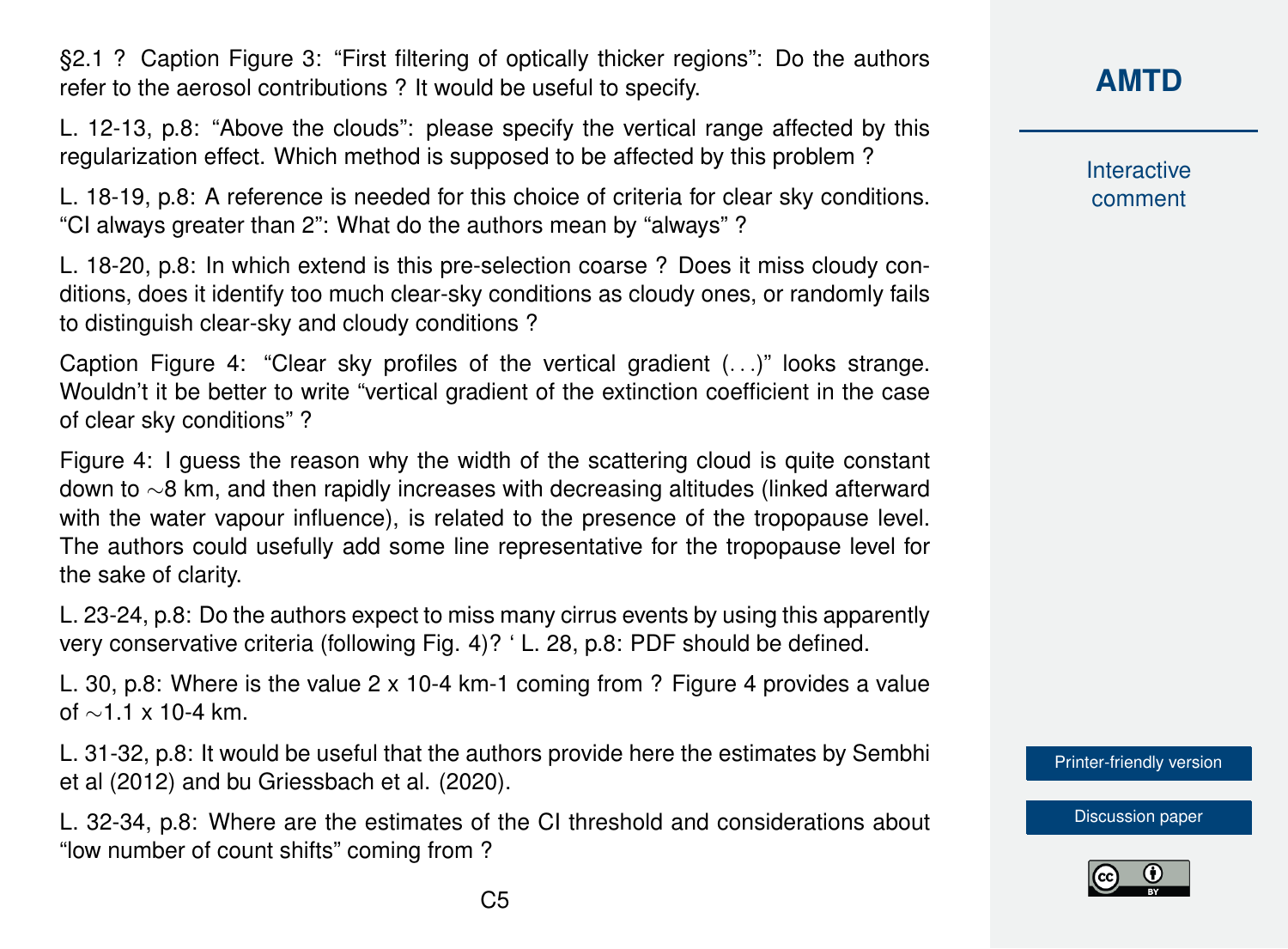L. 34, p.8-L.1, p.9: Similar to comment on L. 31-32, p.8.

L.3, p.12: It would be interesting to mention the percentage of profiles showing cloud occurrence detected by both methods, to see in which extend these methods have similar performance, or can be considered as complementary. This information would usefully complete the distribution shown in Figure 7.

L. 10-11, p.12: Is there any possible confusion between the occurrence of cirrus clouds and of polar stratospheric clouds ?

L. 14, p.12: Same as comment on L.3, p.12.

Caption Figure 7: The authors might consider adding, for Fig. 7c, that this plot is discussed in Section 4.3.

Figure 8: If the distribution shows the number of estimated CTH, I guess it is the same distribution as the distribution of detected cloud occurrences. The integral of this histogram should be about 100%, since all not considered values (values  $< 0$  or  $> 6$ km) are unrealistic, thus supposed to be at worst marginal. However, a first estimate gives a total of ∼36% in the case of the extinction method and even significantly less in the case of the CI method. What is wrong ? The estimates in L. 18-19, p.12 (31% [20%] of the clouds detected by the extinction [CI] method) look consistent with Figure 8.

Figures in supplement, L. 5, p.4: The supplement includes 15 figures seemly aimed at providing the data for each individual flight. However, flight 1 is missing, and flight 3, already illustrated in Figure 3, is duplicated. Is it what the authors want ? Also, the last figure, i.e. Figure S15, corresponds to the 16th flight although a total number of 15 flight is mentioned in L.5, p.4. This should be corrected for the coherence.

Caption Figure 10: "all cloud top heights (CTHs) for the extinction method", for 10a and 10b; "with color code as equivalent latitude".

Technical corrections

**Interactive** comment

[Printer-friendly version](https://amt.copernicus.org/preprints/amt-2020-394/amt-2020-394-RC2-print.pdf)